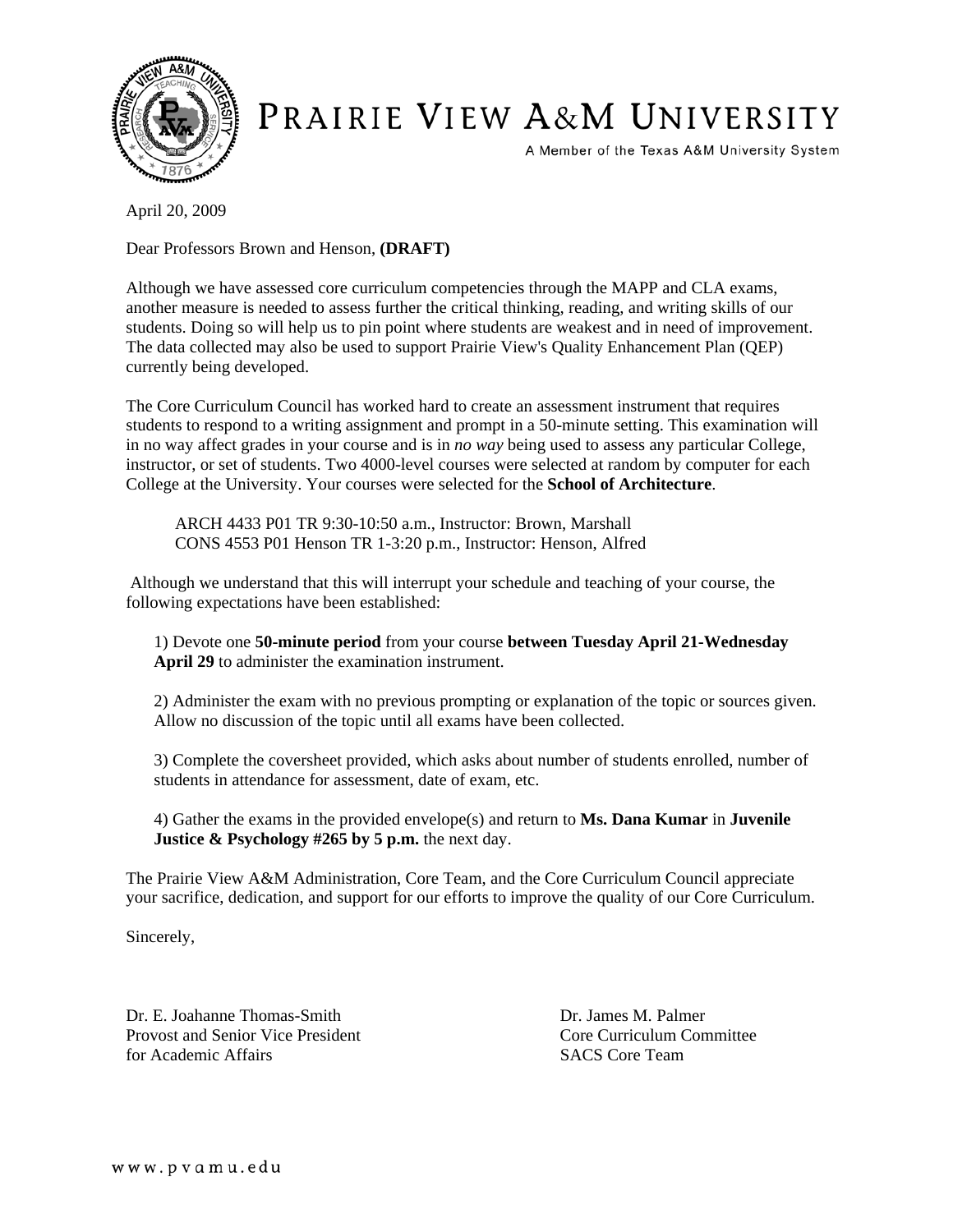

## PRAIRIE VIEW A&M UNIVERSITY

A Member of the Texas A&M University System

## **Instructions for Administering Assessment Exam**

1. Have on hand a stapler, clock or watch for helping students keep track of time, and extra pencils (provided by the Writing Center).

2. Read the following statement to your students on the day of the assessment.

Dear Students,

Prairie View A&M University has strived for excellence for over a century. To improve student learning, it must determine how much it has helped a student to grow academically during the time that the student was enrolled at the University. In an effort to complete its task and to identify strengths and weaknesses, you are being asked to help your alma mater by spending the next 50-minutes completing a writing assignment using the knowledge and skills you have obtained throughout your education.

This writing assignment will in no way affect your course grade or graduation. It will be used as a tool to identify ways to improve education for future Prairie View Panthers.

You are being given a packet of containing a writing prompt about Universal Health Care in the United States. Read the instructions on your own carefully, review the suggested timeline, and read the sources given for you to incorporate into your essay.

When you have completed the essay to the very best of your ability, please return all materials to your instructor. The Prairie View A&M University family thanks you for your valuable contribution today.

3. Pass out the instrument to each student, asking them to place their classification and date of graduation on the coversheet. Do not ask students to reveal their name or student ID.

4. Place the time on the board and ask students to start the exam.

5. Help students keep track of their time by making note of remaining time on the board at least two but not more than four times. Limit interruption as much as is possible.

6. Collect students' work, staple together as needed, and place them in the envelope(s) provided.

7. Take student work to Ms. Dana Kumar in the Juvenile Justice & Psychology Building, Room 265**,** the following day. Ms. Kumar will have a sign-in sheet for envelopes.

Thank you for your cooperation and support.